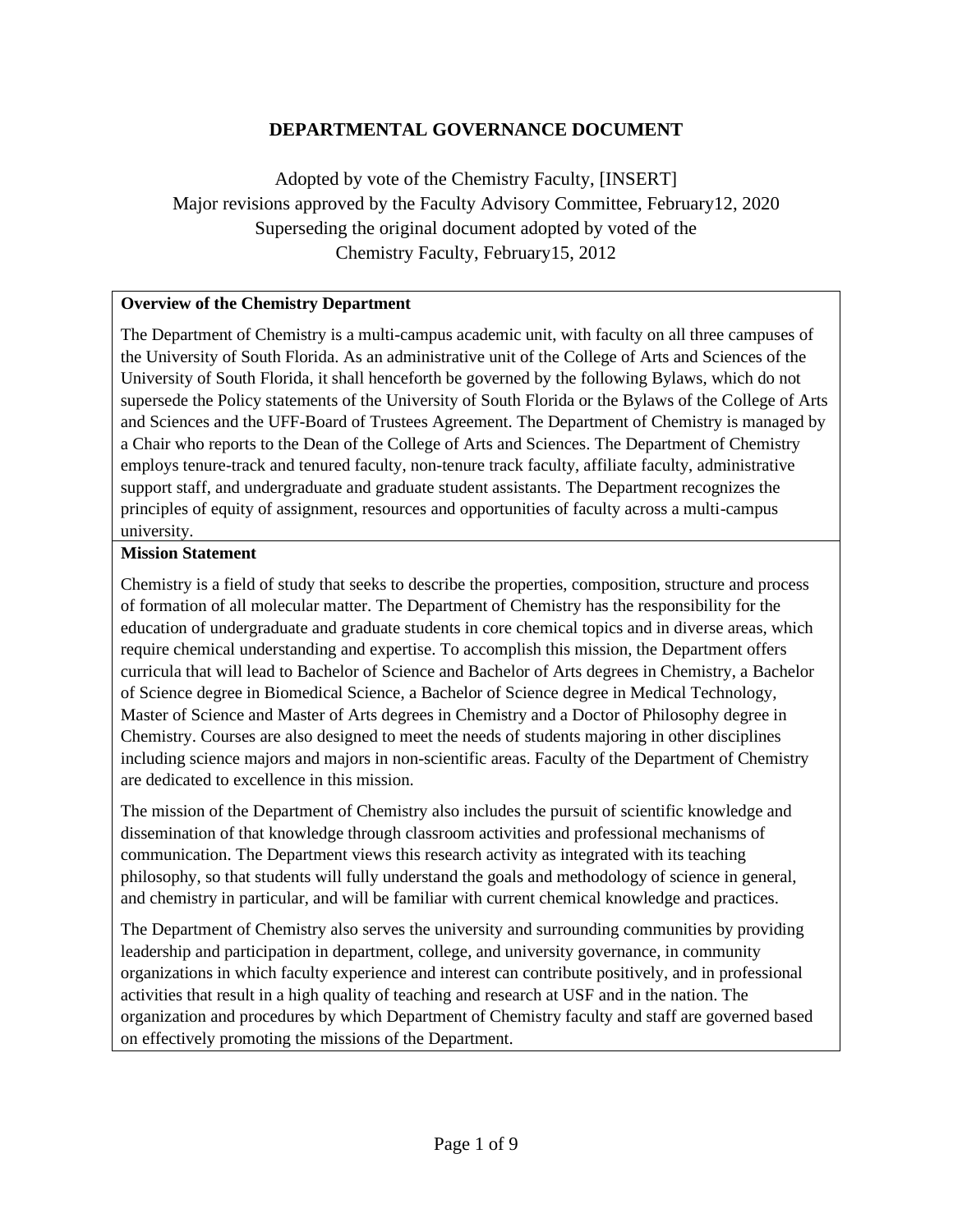## **1. The Faculty**

#### **1.1 Tenured/Tenure-Track Faculty**

The tenured/tenure-track faculty shall consist of those individuals employed full time and specified by the University as tenure-earning or tenured in the Department of Chemistry. Tenured/tenure track faculty shall be appointed with the advice and consent of a majority of the voting tenured/tenure track faculty present or by proxy.

Tenured/tenure track faculty shall be associated with a division (or divisions) related to their field of scholarly activity. The tenured/tenure track faculty shall determine the divisions within the department and the responsibilities of these divisions. Tenured/tenure track faculty can also be associated with specific focus-area(s) or fields of investigation within the department (i.e., material science or drug discovery) of their choosing and approved by the department Chair. Tenured/tenure track faculty shall have full voting privileges on all matters within the department, such as those concerning the appointment or retention of the department Chair, tenure and promotion decisions (if tenured) and amendments to this governance document. Tenured/tenure track faculty on official leave from the department shall retain their voting privilege in decisions concerning the appointment or retention of the department chairperson, tenure and promotion decisions (if tenured) and amendments to this governance document.

Tenured/tenure track faculty shall have their performance reviewed annually.

## **1.2 Non–Tenure Track Faculty**

Additionally, the mission of the Chemistry department is supported by non-tenure earning faculty that include *Instructors I, II,* or *III, Research Assistant Professor, Research Associate Professor, Research Professor*, and *Administrative Staff* with assigned teaching duties. Non-tenure track faculty must be appointed with the advice and consent of a majority of the voting tenured/tenure track faculty present at the meeting or by proxy. Non-tenure earning faculty shall be appointed based on criteria established by the tenured/tenure track faculty and function according to regulations established by the tenured/tenure track faculty. Non-tenure earning faculty shall have their performance reviewed annually.

*Instructors* shall be hired by a university-approved search and appointed by the department Chair on continuing three-year contractual appointments, with teaching being the primary responsibility and function. Instructor appointments are at three levels: *Instructor I*, *Instructor II*, and *Instructor III*. All initial appointments will be as Instructor I, with promotion to Instructor II typically requiring a minimum of five years of excellent performance as Instructor I. Likewise, promotion of Instructor II to Instructor III will typically require a minimum of five years of excellent performance as Instructor

II. Upon recommendation for promotion by the Chair and Faculty Advisory Committee, a favorable vote (by secret ballot) of two-thirds of the voting tenured/tenure-track faculty is required for promotion. Instructors shall have the right to vote on selection of department Chair, appointment and promotion of Instructors at their level or lower, and on issues relating to undergraduate curricula. Votes will be tabulated separately to those of tenured/tenure-earning faculty.

*Research Assistant Professor, Research Associate Professor, Research Professor, and Administrative Staff with assigned teaching duties* may be appointed by the department Chair with assigned duties and terms of appointment to be determined by the Chair. These non-tenure-earning faculty may serve on departmental and student committees but shall have no voting privileges in the department.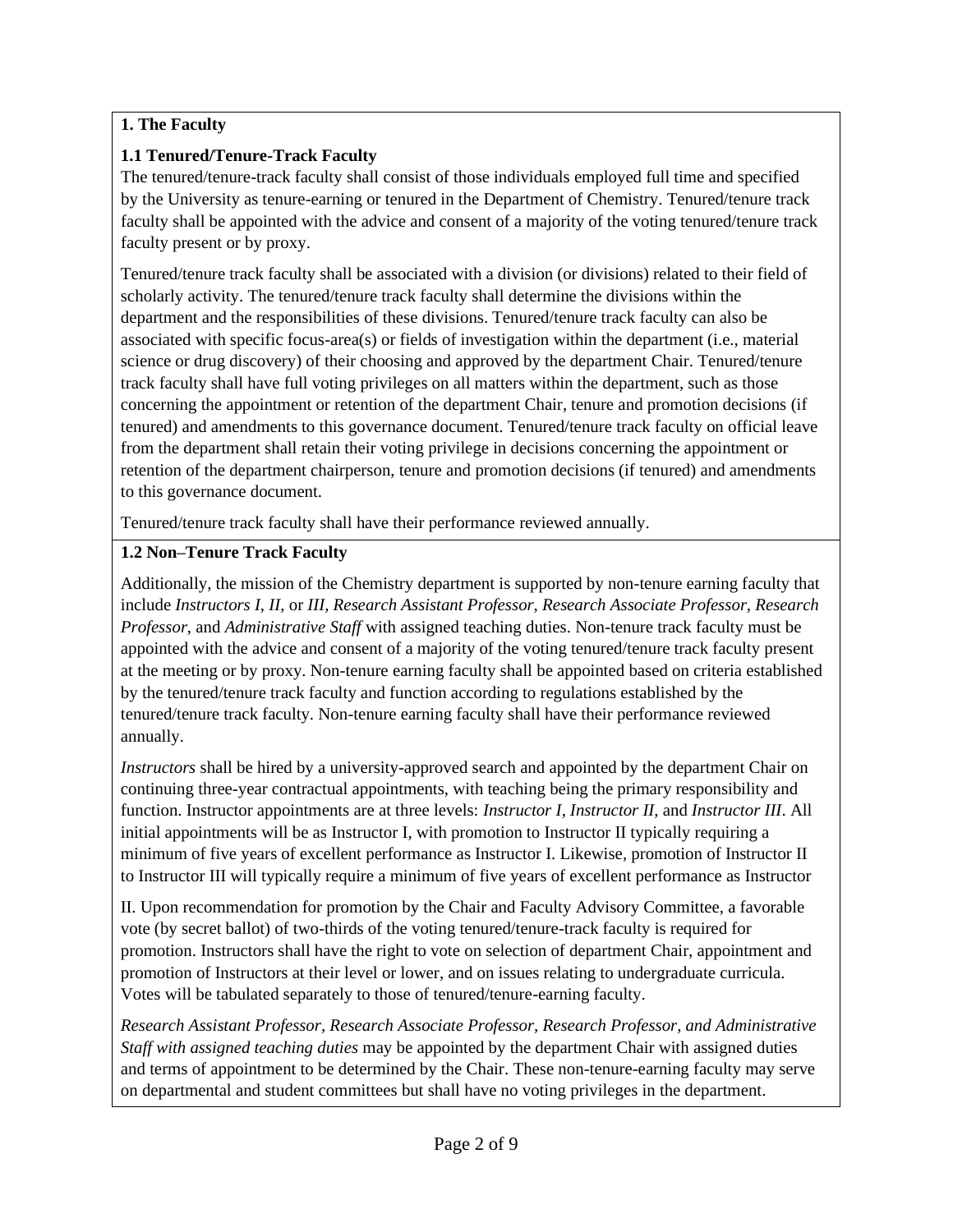## **1.3 Affiliated Faculty**

The mission of the Chemistry department may be further supported by the appointment of a limited number of (non-tenure-earning) affiliated faculty that include *graduate affiliates, adjunct faculty, courtesy faculty,* and *emeritus faculty*. These appointments are to be of limited duration specified by the department Chair, and are to be limited in number to no more than one-third of the number of tenured/tenure track faculty. Affiliated faculty hold no voting rights within the department.

*Graduate affiliates* may co-supervise graduate students, teach specified courses in the program, serve as members (but not as chair) of graduate student committees and as principal investigator on grant proposals. Non-tenure-earning faculty in the department, as well as other suitably qualified Ph.D. level individuals external to the department, may request graduate affiliate status by a written request to the department Chair and may be asked to present a departmental seminar to the tenured/tenure track faculty. Two-third of the voting tenured/tenure-track faculty must approve of the request.

Appointments are to be generally for five years. Reappointment shall require a favorable vote of twothirds of the voting tenured/tenure-track faculty. A graduate affiliate wishing to supervise the research of a Chemistry graduate student must provide the equivalent of at least 50% of the full-time support for a graduate research assistantship (including stipend, benefits, tuition and fees), in addition to that required to conduct the research (supplies, equipment, use of department instrumentation). Affiliate faculty will have lower priority than tenured/tenure track faculty with regards to departmental resources (graduate students, access to use of laboratory facilities, etc). Research data originating from the department must be suitably acknowledged in intellectual property disclosures and research publications.

*Adjunct faculty* are appointed by the Chair to fulfil the instructional needs of the department, in accordance with university guidelines.

*Courtesy faculty* support the Research Mission of the Department. Persons apply for Courtesy Faculty status in writing to the Chair. Courtesy Faculty status is recommended by a two-thirds majority vote of the Tenured and Tenure-Track Faculty. Appointments are for five years.

*Emeritus faculty* support the Mission of the Department. Persons apply for Emeritus Faculty status in writing to the Chair. Emeritus Faculty status is recommended by a two-thirds majority vote of the Tenured and Tenure-Track Faculty. Emeritus Faculty are appointed in accordance with University policies and procedures.

#### **2. Administrative Oversight of the Chemistry Department**

## **2.1 Department Chair**

The Chair shall be the chief administrator of the department. The Chair shall promote the activities of the faculty so that they can best perform their instructional and research activities. At least once a year (preferably in the spring semester) the Chair shall present an accounting of department income and expenses to the faculty. The Chair shall represent the department within the college and the university.

The Chair will be a tenured faculty member in the Chemistry department nominated by the faculty to the Dean of the college of Arts and Sciences for an appointment period that is normally no more than four years. The Chair shall be eligible for re-election.

In the first week of the spring semester of the final calendar year of the incumbent Chair's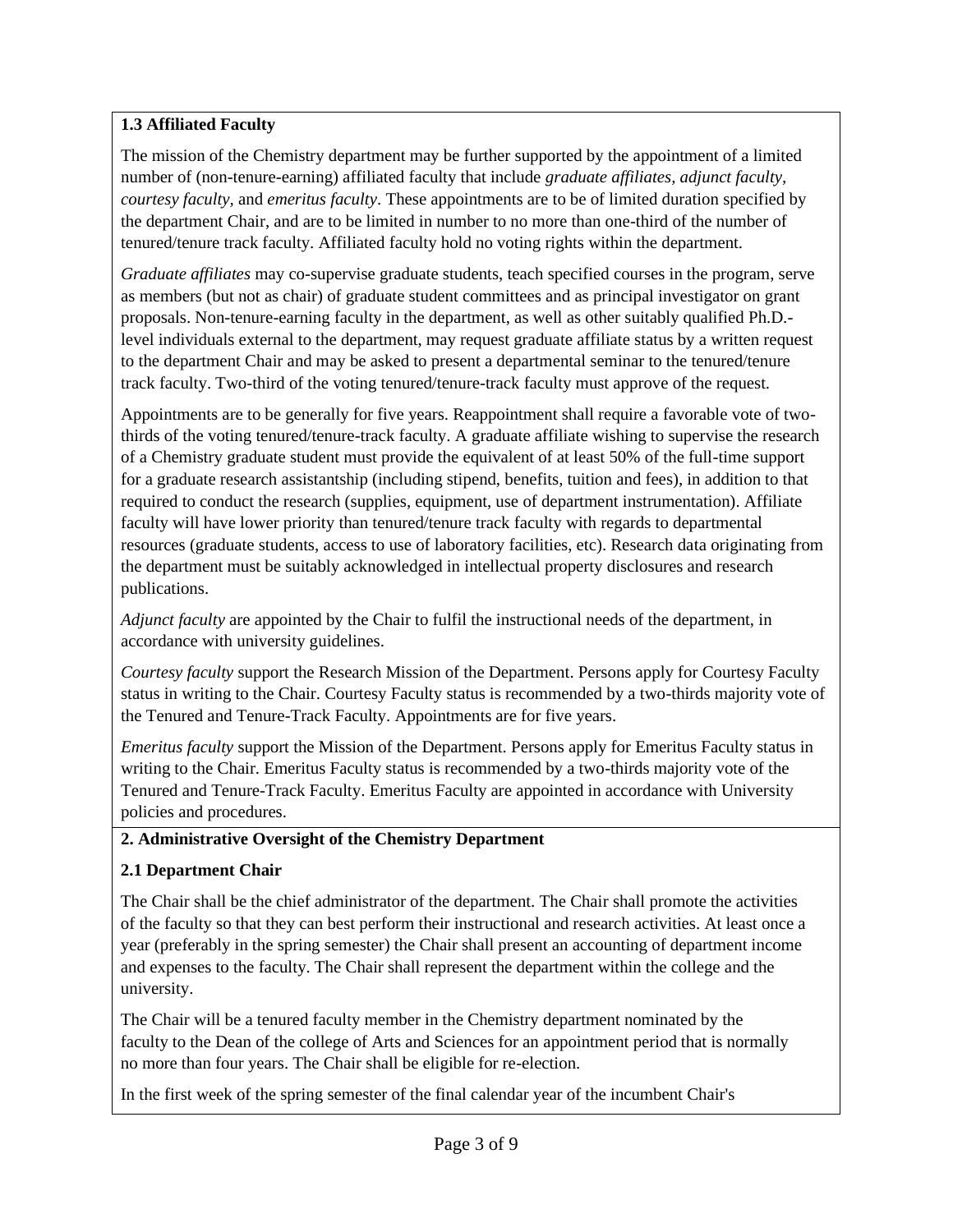appointment, a faculty meeting will be held in order to decide whether the incumbent chair will be renominated for another term or not. The incumbent Chair will inform the faculty of his/her willingness to serve another term. If the incumbent chair is willing to serve another term, a vote by written secret ballot will be held among the tenured/tenure track and non-tenure track faculty (tabulated separately) to nominate the incumbent Chair for another term. Recommendation to the Dean follows from twothirds of the voting faculty at the meeting or by proxy in favor of reappointment. If the incumbent Chair is not willing to serve another term, or if the vote for re-appointment did not receive a twothirds majority, the following vacancy procedure will be triggered.

In the case of a vacancy in the Chair, the department's faculty advisory committee shall collect statements of interest from tenured members of the tenured/tenure track faculty of the department. These statements are due within 2 weeks of the start of the vacancy. The advisory committee will also study the feasibility of an external Chair, and present the results of the feasibility study at a faculty meeting within 4 weeks of the start of the vacancy. Directly after this presentation, a secret ballot vote tallied by rank will be held among all tenured/tenure-track and non-tenure track faculty to recommend appointment of an external Chair. If recommendation of an external chair receives a two-thirds majority vote, the advisory committee shall report the votes to the Dean's office and make a request for an external chair. At the same time, an interim chair will be selected by the internal chair search procedure. The interim-Chair will serve until a new Chair is appointed, or until a vacancy occurs. If the recommendation of an external chair did not get a two-thirds majority vote, the internal chair search procedure is triggered.

In the case of an internal Chair or interim Chair search, nominations of tenured faculty members of the department are to be provided to the chair of the advisory committee. These nominations may include the incumbent chair. A faculty meeting will be called within for the nominee( $s$ ) to discuss their vision to the faculty. A second faculty meeting shall be held to elect the internal chair. Voting for the preferred Chair candidate shall be done by secret ballot among the tenured/tenure track and nontenure track faculty. A majority vote must be obtained for recommendation to the Dean. If no applicant receives a majority vote the top two applicants will be placed in a run-off vote. The applicant receiving majority vote will be provided to the Dean, along with a tally of the votes of the tenured/tenure-track faculty and the non-tenure-earning faculty tabulated separately.

The faculty may recommend removal of the Chair or Interim Chair by a two-thirds vote, by secret ballot, of all of the tenured/tenure track and non-tenured faculty (tabulated together but recorded separately). Removal of the Chair triggers the vacancy procedure.

#### **2.2 Associate Chair**

The department Chair may be assisted by an Associate Chair, which must be a tenured faculty member in the Chemistry department. The Associate Chair is an annual appointment that may be renewed. For appointment, the Chair will solicit nominations (including self-nominations) and nominated faculty will meet with the Chair who will outline the Associate Chair responsibilities for the upcoming year. After an agreement is reached on these duties, a meeting of the tenured/tenure track faculty and non-tenure track faculty will be held to vote on the Chair's selection for Associate Chair. The Chair's recommendation must be approved by two-thirds of the voting tenured/tenure track and non-tenure track faculty present at the meeting or who are voting by proxy. The votes of the tenured/tenure-track faculty and non-tenure track faculty will be tallied separately. The Associate Chair shall not be a member of the Advisory Committee and only serve on one departmental committee during the year of service. At the Chair's discretion, the Associate Chair may serve as the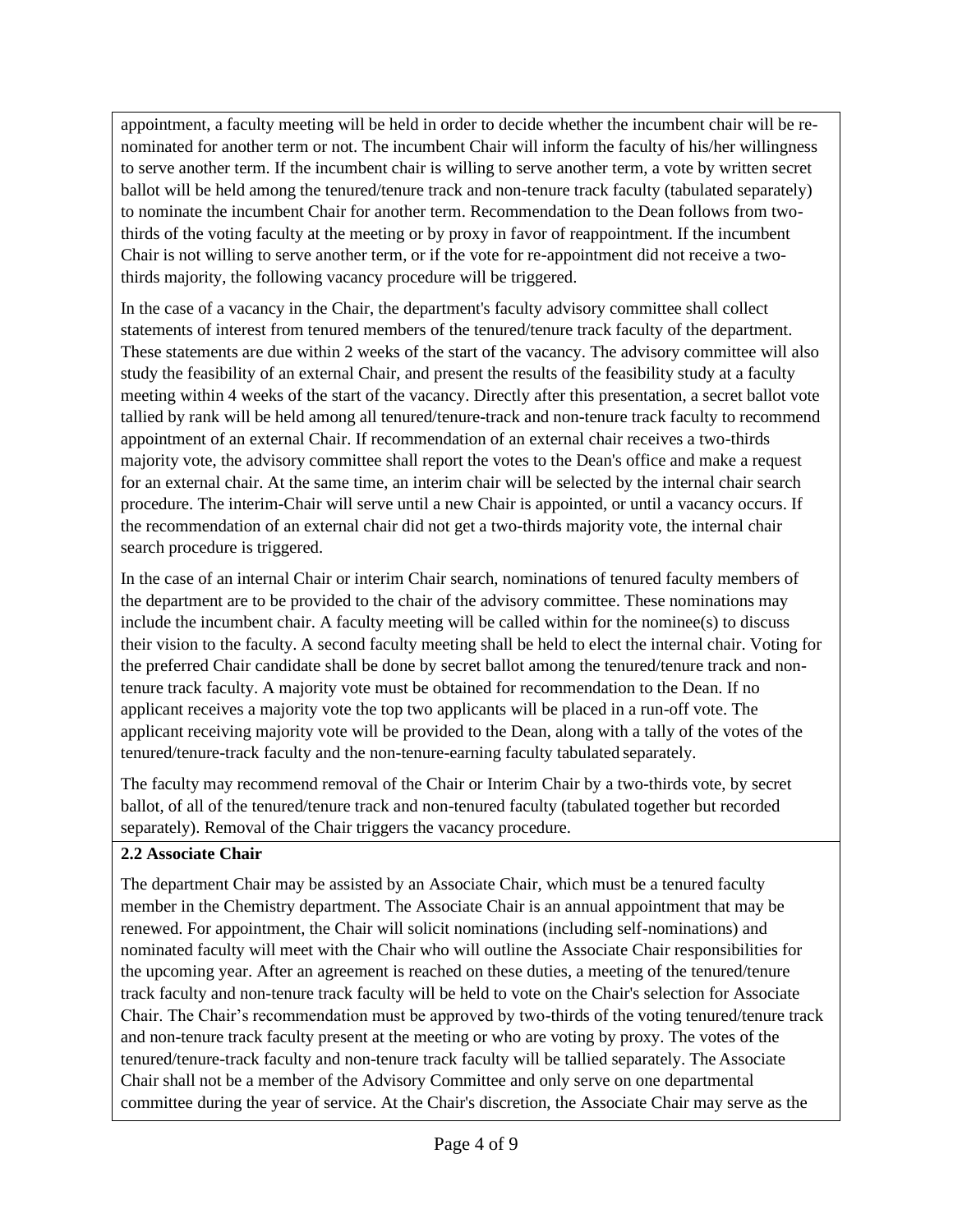signatory authority of the department if the Chair is out of the office and unavailable, and attend council meetings in the Chair's place.

#### **2.3 The Branch Campus Associate Chairperson**

The chairperson shall also be assisted by a Branch Campus Associate Chairperson. The Chair and the relevant regional chancellor, after consultation with the faculty on that campus, will appoint the Branch Campus Associate Chairperson, who will be responsible for coordinating departmental activities specific to their campus.

#### **2.3 The Assistant Chairperson**

The chairperson shall also be assisted by assistant chairpersons (one from each geographical location including Tampa, St. Petersburg, Sarasota-Manatee campuses), selected and appointed by the chairperson following consultation with the faculty advisory committee and the associate chairperson. The assistant chairpersons will be *faculty members* and annual renewal of their appointments will be based on annual evaluation of their performance according to procedures established by the department and the university. The assistant chairpersons shall function as administrative officers of the department in different locations with such responsibilities such as the coordination of liaison with high schools and industry, undergraduate teaching curriculum, and other duties as directed by the department chairperson.

## **2.4 Other Administrative Roles**

*Undergraduate and Graduate Coordinators* selected by the department Chair are to oversee the governance of the department's undergraduate and graduate programs, respectively. The coordinators are to serve as Chair of the Undergraduate and Graduate Councils, respectively.

*Division Coordinators* selected by the department Chair are to serve as the division spokesperson for the divisions of Chemistry. The functions of the divisions shall be to consider and make division recommendations to the Chair concerning curricula, course offerings and teaching assignments, acquisition of facilities and material related to their interest and to make their needs and desires known to the Chair and the appropriate departmental committees, and recommendations about future faculty hires. All Tenured and Tenure-Track Faculty are associated with at minimum one Division.

*Seminar Coordinator* selected by the department Chair is to oversee the department's seminar program, and will be the instructor of record for CHM 6935 Seminar.

In addition, other clerical or administrative staff may be appointed or hired by the Chair to serve the mission of the department.

## **3. Department Committees**

## **3.1 Faculty-Elected Committees**

## *Faculty Advisory Committee*

The Faculty Advisory Committee is to provide advisement to the Chair and Chemistry faculty on issues relating to the overall department operations and performance. These include recommendations on tenure and promotion, annual review of the department Chair, annual reviews of faculty performance, and issues brought to the committee chair by the department Chair or any member of the faculty. The committee is to be composed of seven tenured/tenure-track faculty members elected for non-consecutive two-year terms by the tenured/tenure-track faculty. Of the seven members, at least five must be tenured in the Chemistry department from all geographical locations including Tampa, St. Petersburg, Sarasota-Manatee campuses.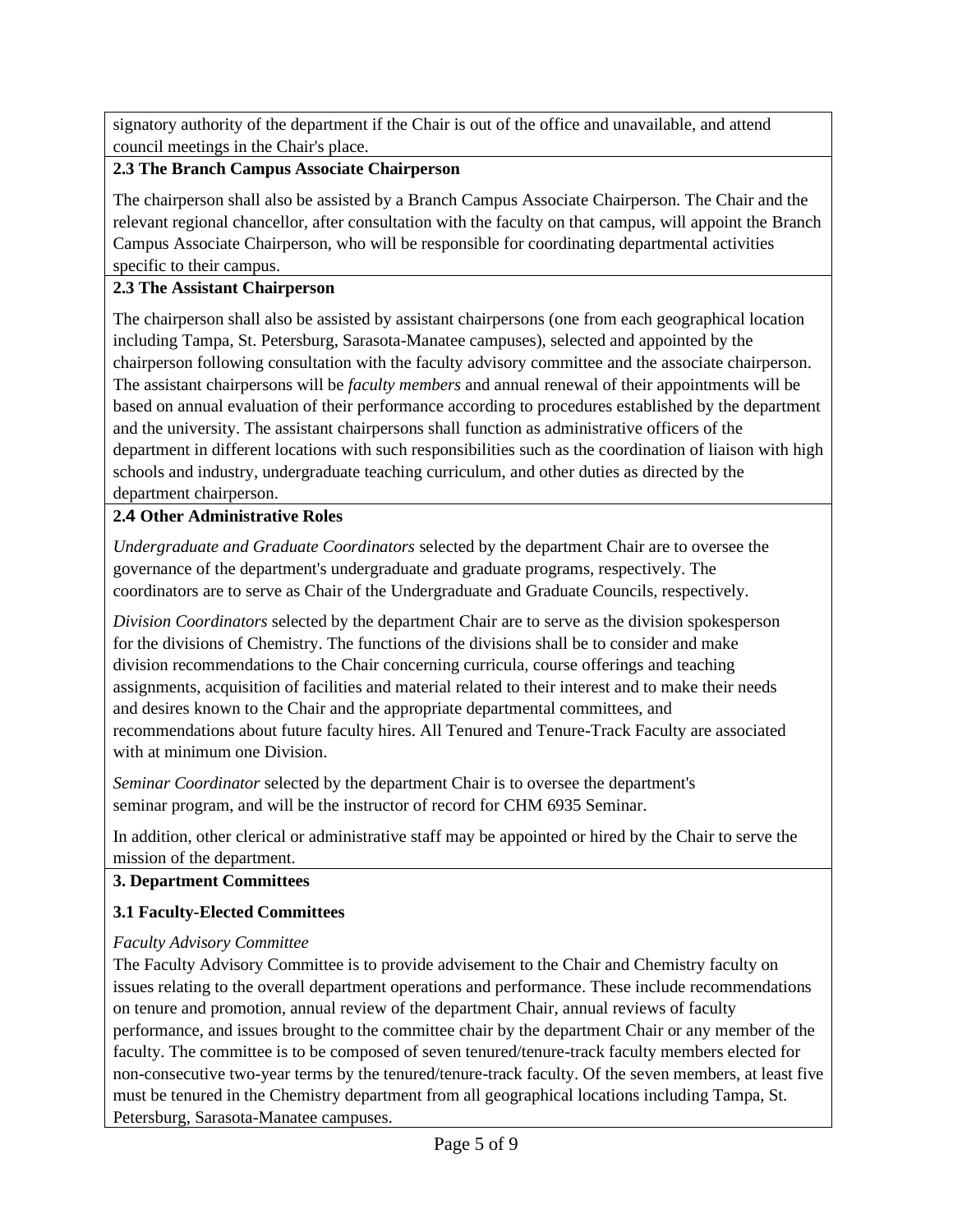Duties of the Committee shall include:

*Annual Evaluation and Review*: The Advisory Committee shall conduct the annual evaluation review of faculty in consultation with the department chairperson and make recommendations for annual salary increases as required by university procedures. The annual evaluation of faculty requires a minimum of five voting members. If a faculty member objects to being evaluated by the entire committee, he/she may request to the department chairperson in writing which committee member(s) he/she desires be excused from his/her evaluation. These annual evaluations will be based on the research, teaching and service accomplishments of each faculty member, taking into account the percentage of their assigned effort in each area, and will include the self-evaluations submitted by each faculty member. Regional Chancellors or their designee will provide "formal written input… prior to a College Dean or Vice President completing the [performance] appraisal." (see University of South Florida as "One University Geographically Distributed" Document in the Consolidation Handbook). Following these evaluations, the Chair will compose their own evaluation of the faculty, and both of these evaluations will be sent forward to the Dean.

*Tenure and Promotion*: The advisory committee shall evaluate materials and documents and make recommendations to the department chairperson concerning candidates who have applied for or have been nominated for tenure and promotion in accordance with the Department of Chemistry's Tenure and Promotion guidelines. Associate professors can vote on the promotion of assistant professors to associate professor, but not associate professor to full professor. Only full professors on the committee can vote on promotions to full professor. Untenured faculty may not vote on tenure or promotion of faculty at their rank. In the event that there are untenured faculty on the committee when recommendations must be made on tenure and promotion of an untenured faculty member, then the department Chair shall appoint a tenured member to serve in his/her place for the deliberations and voting on tenure and promotion only.

*Advisory to Chair and Faculty*: In general, the Advisory Committee shall counsel the chairperson with regard to implementation of department policy and make recommendations on any matters of department governance it wishes to bring to the attention of the department chairperson and/or faculty.

#### **3.2 Chair-Appointed Committees**

To support the mission of the Department, various faculty councils and committees are to be established by the Chair. Committee/council members shall be appointed by the department Chair. Chairs of appointed committees will be selected by the committee members if the department Chair has not designated a committee Chair. These councils and committees are to meet to discuss relevant issues and to make recommendations to the Chair and the faculty. Written minutes of the committee meetings shall be recorded and distributed to the faculty. A quorum of a simple majority of the committee shall be required to conduct the business of councils and standing committees. The Chair may assemble other standing or *ad hoc* committees to conduct the business of the department.

#### *Instructor Evaluation Committee*

The Instructor Evaluation Committee is to provide advisement/evaluation to the non-tenured/tenuretrack instructors on issues relating to undergraduate teaching. These include providing input on annual reviews of non-tenured/tenure-track instructor performance to the Faculty Advisory Committee. This committee is to be composed of seven faculty members elected for non-consecutive two-year terms by faculty members. Of the seven members, five are non-tenured/tenure-track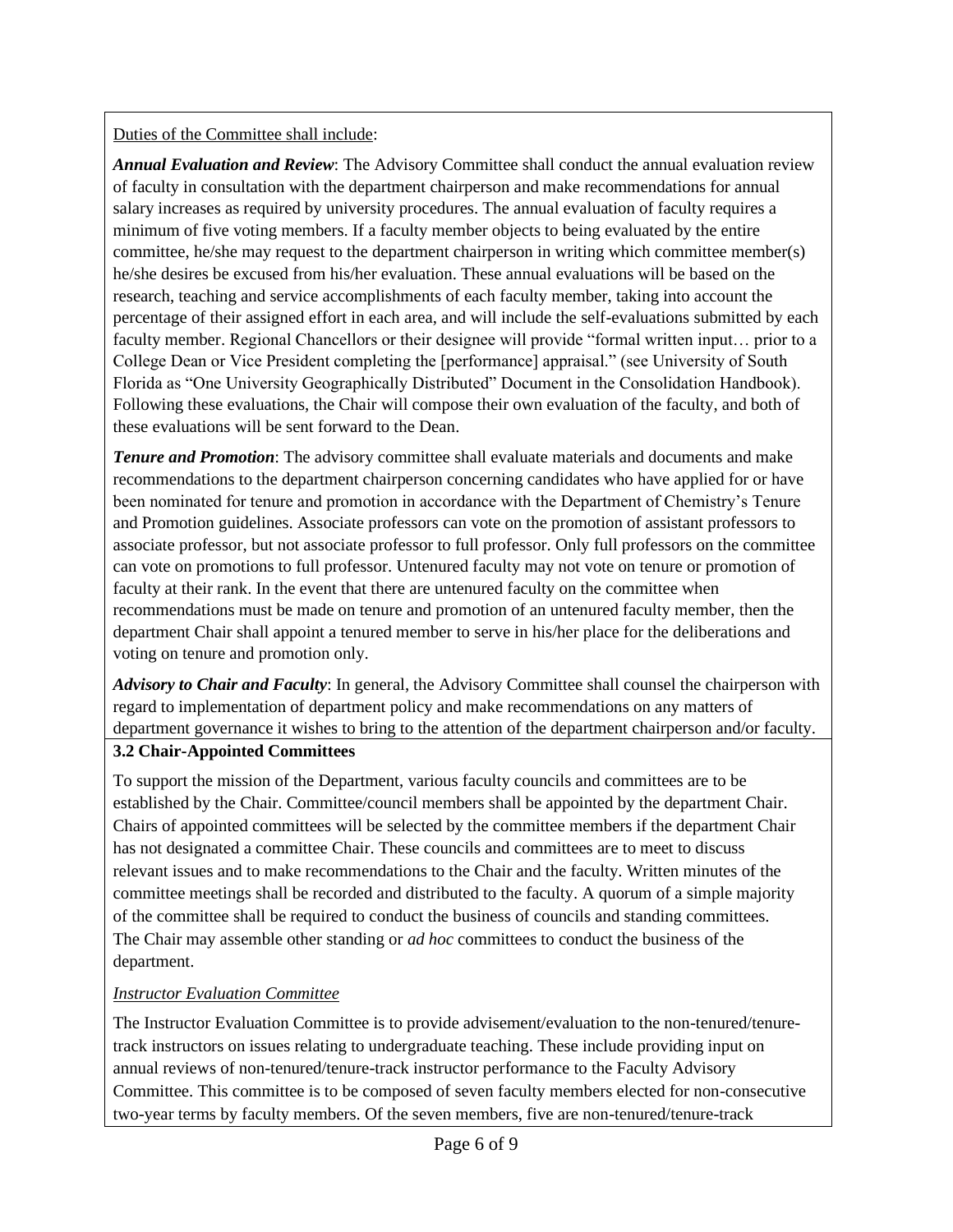instructors and two will be tenured/tenure-track faculty members and at least one faculty member must be from the Chemistry Department at each geographical location including Tampa, St. Petersburg, Sarasota-Manatee campuses.

## *Undergraduate Council*

The Undergraduate Council shall develop and monitor undergraduate curricula and courses. The council shall solicit recommendations from appropriate faculty and divisions in carrying out their function. This committee shall make recommendations on curricula, courses, and programs to the tenured/tenure track faculty. Membership of the Undergraduate Committee shall be for two-year terms, and include at least one tenured/tenure track faculty member, at least one Instructor, a Chemistry department undergraduate adviser, one undergraduate student (senior chemistry major), the Undergraduate Council Chair and other faculty members appointed by the Chair. The Undergraduate Coordinator will serve as the chair of the committee.

# *Graduate Council*

The Graduate Council shall oversee and coordinate the overall operations of the graduate program. These duties include making recommendations on graduate policy and requirements, graduate curricular items (review of new course proposals, content, etc.), assisting in resolving student-PI conflicts, and monitoring student progress and program compliance. This committee shall be composed of a minimum of five tenured/tenure track faculty members, and one graduate student, who is the president of the Council of Graduate Students. The Graduate Coordinator will serve as chair of the council. Terms shall be for two years.

## *Graduate Recruitment and Admissions Committee*

The Graduate Recruitment Committee shall be responsible for recruiting and evaluation the application materials of potential students for our graduate program. Duties include compiling information about past recruiting activities, reviewing graduate student applications, designing brochures or other materials for graduate recruiting, organizing schedules for faculty recruiting trips, and coordinating any on-campus events, which include a graduate recruiting component.

# *Instrumentation Committee*

The Instrumentation Committee shall oversee and make recommendations to the department Chair for management of instrumentation which has been acquired by the department for shared use in research and instruction. This shall include matters such as appropriateness of specific activities that might involve this instrumentation, scheduling of use by different groups or individuals, and priorities for use. Membership of the Instrument Committee shall consist of any individual directly responsible for maintenance and performance of the instrument, and major users of the instrumentation. A tenured/tenure track faculty member shall serve as committee Chair. Subcommittees may be appointed to oversee operation of any specific instrument or group of instruments as appropriate.

## *NMR Advisory Committee*

The NMR Advisory Committee shall oversee operations of the NMR facilities/instrumentation and make recommendations to the Chair concerning maintenance needs, facility operations and facility development/growth. Membership of the committee shall consist of any individual directly responsible for maintenance and performance of the NMR instruments, and major users of the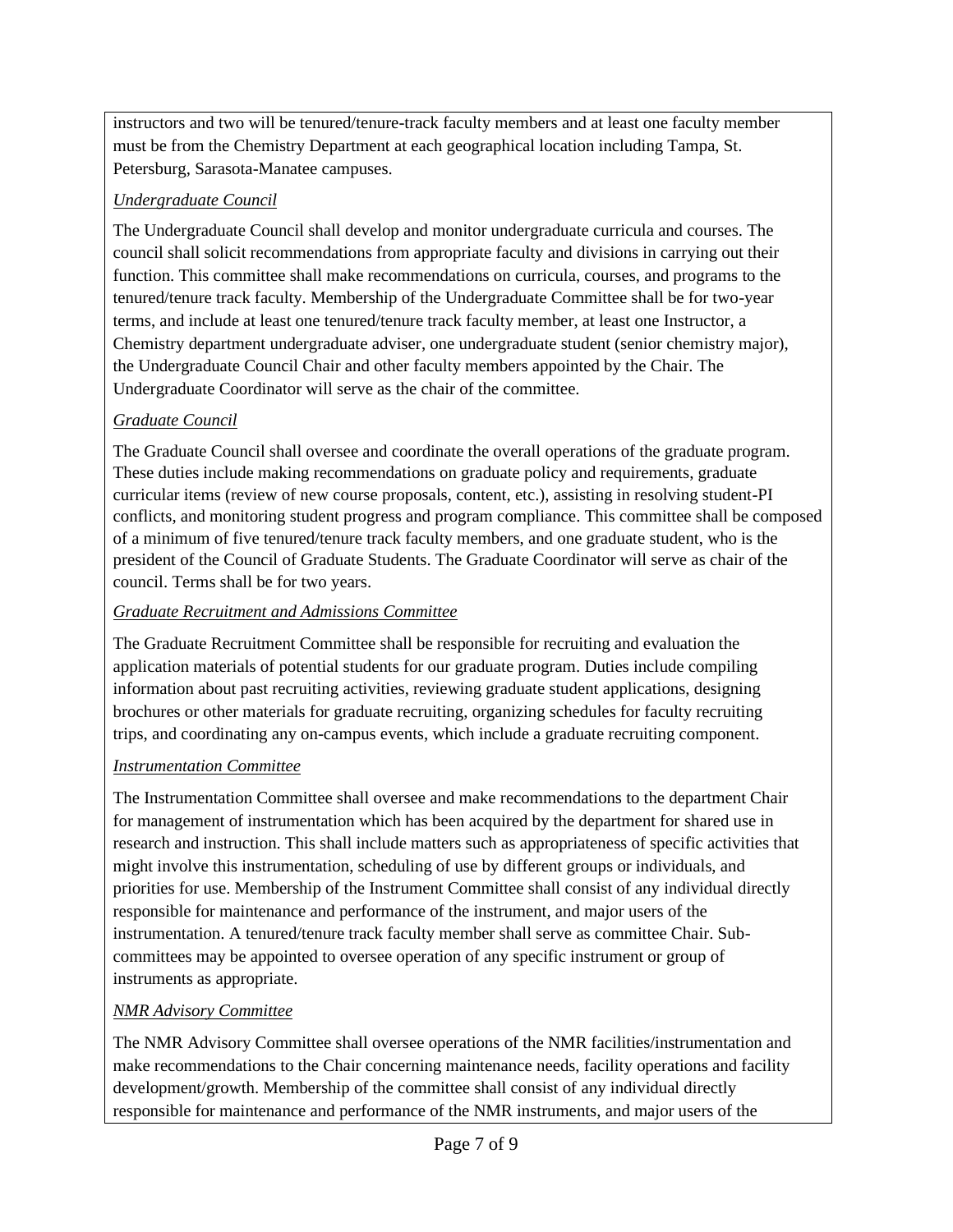NMR core facility. A tenured/tenure track faculty member shall serve as committee Chair.

## *Chemical Purification/Analysis Advisory Committee*

The Chemical Purification/Analysis Advisory Committee shall oversee operations of the Chemical Purification/Analysis facilities/instrumentation and make recommendations to the department Chair concerning maintenance needs, facility operations and facility development/growth. Membership of the committee shall consist of any individual directly responsible for maintenance and performance of the core facility instruments, and major users of the core facility. A tenured/tenure track faculty member shall serve as committee Chair.

## *Safety Committee*

The Safety Committee shall be responsible for identifying unsafe conditions in department space, making recommendations for remedying hazardous situations, coordinating these efforts with the university office of Environmental Health and Safety, and organizing appropriate training/information activities for faculty and students. Membership shall include the departmental Safety Coordinator who shall serve as committee chair.

## *Liaison and Development Committee*

The Development and Liaison Committee shall recommend policies for liaison and development activities with academic institutions at all levels, chemical industries and other private organizations, individuals, and government agencies with the aim of assisting in the professional development of the department through funding for special projects, scholarship funds, and other causes not funded by the State. The committee shall coordinate the department's interactions with the American Chemical Society and the Tampa Bay Chemistry Teachers Association on educational out-reach activities. The committee shall receive suggestions from interested faculty and advise the faculty and the Chair on priorities and projects. Fund-raising activities this committee oversees shall be coordinated with the College of Arts and Sciences Development Committee as mandated by USF Foundation policies.

# *Computer/Web Committee*

The Computer Committee shall evaluate the computing needs of faculty and students in the department on a regular basis and make recommendations for incorporation of computing and web- based resources into courses and research and for routes by which these recommendations can be implemented. This committee works closely with the departmental webmaster for webpage/social media design and updating.

# *Endowed Lectureship and Awards Committee*

The Endowed Lectureship and Awards Committee shall recommend endowed lectures to the Seminar Committee and aide in the recruitment and hosting of such lecturers. This committee shall also make recommendation for the various awards given by the department.

# *Library Committee*

The Library Committee shall identify faculty and departmental information needs and concerns for the purpose of making recommendations to the faculty and Chair about information resources and providing such information to those agencies in the university that are responsible for these resources. The membership shall consist of at least one faculty from each division including the